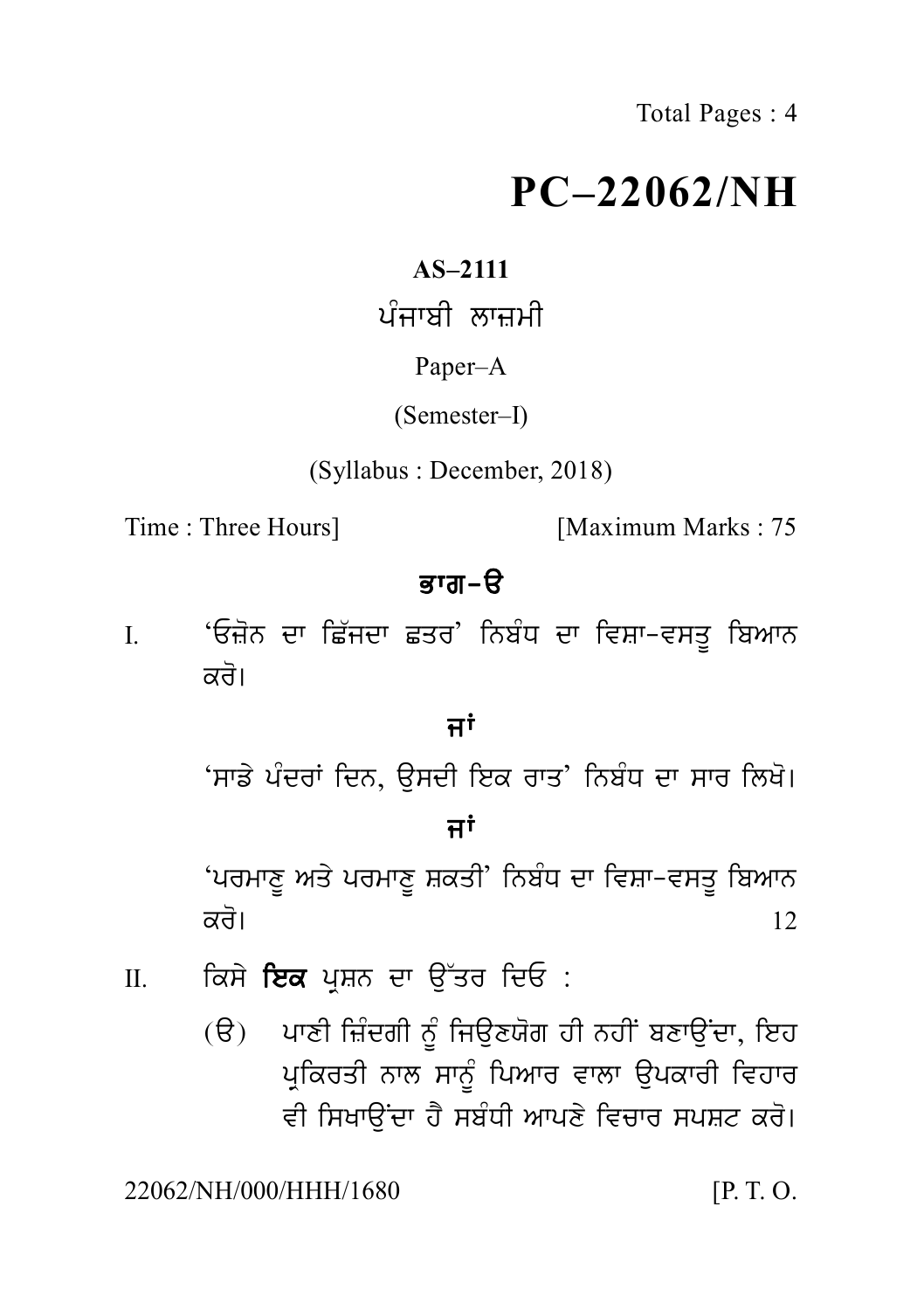- (ਅ) ਡਾ. ਸਰਜੀਤ ਸਿੰਘ ਢਿੱਲੋ ਦਆਰਾ ਰਚਿਤ ਨਿਬੰਧ 'ਜੀਵਨ ਦਾ ਮੱਢ' ਵਿਚ ਆਏ ਵਿਚਾਰਾਂ ਸਬੰਧੀ ਚਰਚਾ ਕਰੋ।
- (ੲ) 'ਕੀ ਖਾਈਏ ਤੇ ਕਿੰਨਾਂ ਖਾਈਏ' ਨਿਬੰਧ ਵਿਜ਼ ਲੇਖਕ ਦੁਆਰਾ ਪਾਠਕਾਂ ਨੂੰ ਖੁਰਾਕ ਸਬੰਧੀ ਕਿਵੇਂ ਸੁਚੇਤ ਕੀਤਾ तै?  $12 \times 1 = 12$

# ਭਾਗ–ਅ

ਆਪਣੇ ਰਾਜ ਦੇ ਵਿੱਦਿਆ ਮੰਤਰੀ ਨੂੰ ਇਕ ਚਿੱਠੀ ਰਾਹੀਂ ਇਹ  $III.$ ਬੇਨਤੀ ਕਰੋ ਕਿ ਤਹਾਡੇ ਇਲਾਕੇ ਵਿਚ ਇਕ ਤਕਨੀਕੀ ਕਾਲਜ ਖੋਲਿਆ ਜਾਵੇ।

# ਜਾਂ

ਨਗਰ ਨਿਗਮ ਦੇ ਮੁੱਖ ਸਿਹਤ ਅਧਿਕਾਰੀ ਨੂੰ ਬਰਸਾਤਾਂ ਕਾਰਨ ਫੈਲੀ ਗੰਦਗੀ ਨੂੰ ਦੂਰ ਕਰਨ ਲਈ ਪੱਤਰ ਲਿਖੋ। 9

ਉਚਾਰਨ ਸਥਾਨ ਤੋਂ ਕੀ ਭਾਵ ਹੈ? ਉਚਾਰਨ ਸਥਾਨ ਦੇ ਆਧਾਰ  $\overline{N}$ 'ਤੇ ਪੰਜਾਬੀ ਵਿਅੰਜਨ ਧਨੀਆਂ ਦਾ ਵਰਗੀਕਰਨ ਕਰੋ।

# ਜਾਂ

ਲਿਪੀ ਕੀ ਹੰਦੀ ਹੈ? ਗਰਮਖੀ ਲਿਪੀ ਦੀਆਂ ਵਿਸ਼ੇਸ਼ਤਾਵਾਂ ਸਬੰਧੀ ਜਾਣਕਾਰੀ ਦਿਓ।

# ਜਾਂ

ਸਵਰ ਧਨੀਆਂ ਕੀ ਹੰਦੀਆਂ ਹਨ? ਸਵਰ ਧਨੀਆਂ ਦਾ ਵਰਗੀਕਰਨ ਕਿਨਾਂ ਆਧਾਰਾਂ 'ਤੇ ਕੀਤਾ ਜਾਂਦਾ ਹੈ?  $12<sup>2</sup>$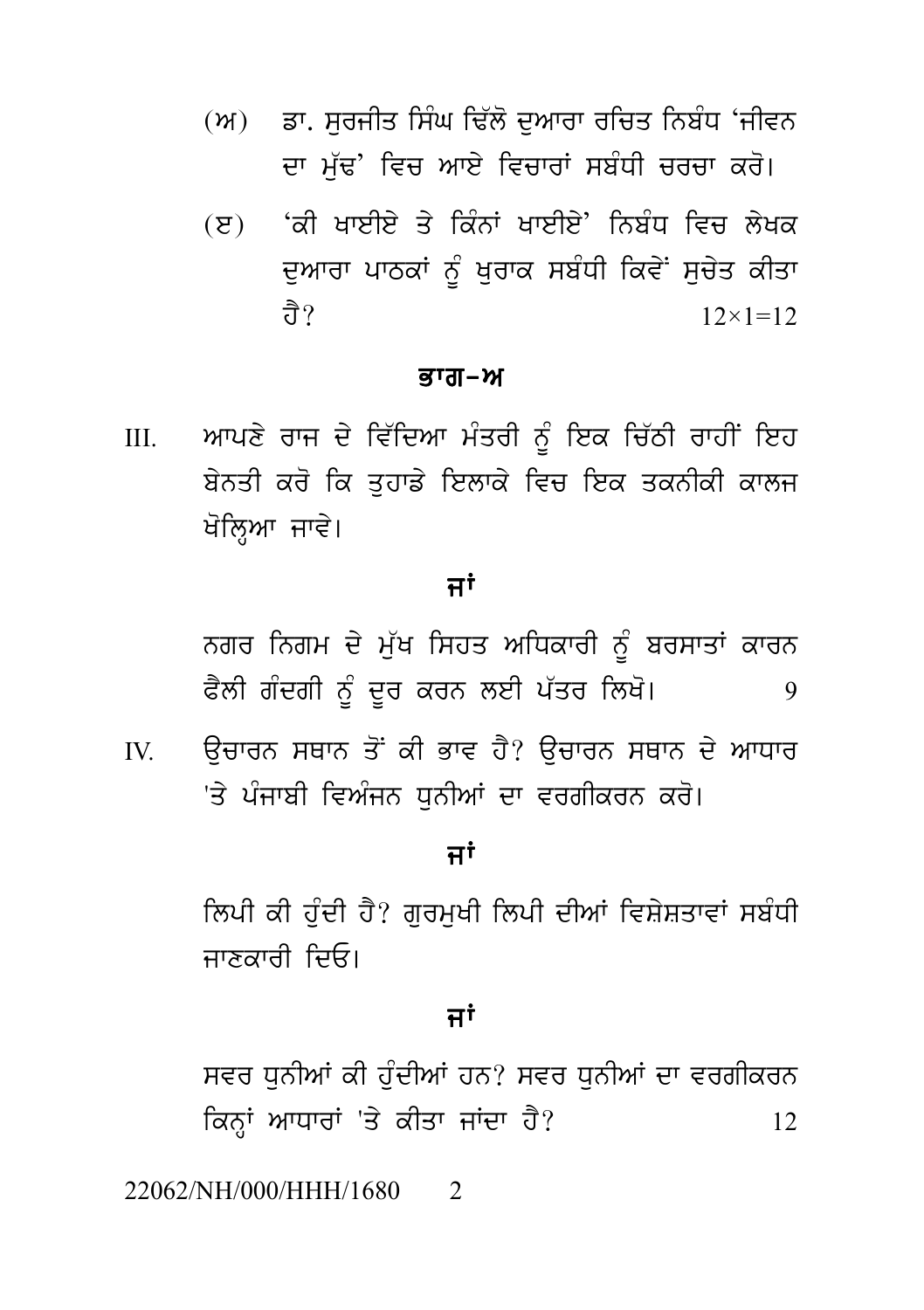# ਭਾਗ–ੲ

| $V_{\cdot}$ |  |  | ਹੇਠ ਲਿਖੇ ਸਾਰੇ ਪ੍ਰਸ਼ਨਾਂ ਦੇ ਉੱਤਰ ਸੰਖੇਪ ਵਿਚ ਦਿਓ : |  |  |
|-------------|--|--|------------------------------------------------|--|--|
|             |  |  |                                                |  |  |
|             |  |  |                                                |  |  |

- ਵਿਗਿਆਨੀ ਪਰਨ ਸਿੰਘ ਦੀ ਕਿਹੋ ਜਿਹੀ ਸ਼ਖਸ਼ੀਅਤ ਦੇ  $1<sup>1</sup>$ ਦੀਦਾਰ ਹੋਏ ਹਨ?
- 'ਟੈਟਨਸ' ਨਿਸੰਧ ਦਾ ਲੇਖਕ ਕੌਣ ਹੈ?  $\overline{2}$
- ਓਜ਼ੋਨ ਦੀ ਪਰਤ ਕਿਵੇਂ ਪਾਣੀ-ਮੰਡਲ ਨੂੰ ਖਤਰਿਆਂ ਤੋਂ  $\mathcal{E}$ ਸਰਖਿਅਤ ਰੱਖਦੀ ਹੈ?
- ਕੰਪਿਊਟਰ ਦੇ ਪਿਤਾਮਾ ਦਾ ਕੀ ਨਾਂ ਹੈ?  $\overline{4}$
- ਐਲ.ਐਸ.ਡੀ. ਦਾ ਪਰਾ ਨਾਂ ਕੀ ਹੈ?  $5.$
- 'ਜੀਵ-ਜੰਤਆਂ ਦਾ ਸੰਚਾਰ ਪਬੰਧ' ਨਿਬੰਧ ਦਾ ਲੇਖਕ ਕੋਣ 6 तै?
- ਧਰਤੀ ਆਪਣੇ ਧਰੇ ਦਆਲੇ ਇਕ ਚੱਕਰ ਕਿੰਨੇ ਸਮੇਂ ਵਿਚ  $7<sub>1</sub>$ ਪੁਰਾ ਕਰਦੀ ਹੈ?
- ਵਿਅੰਜਨ ਧਨੀਆਂ ਕਿਹੜੀਆਂ ਹੰਦੀਆਂ ਹਨ? 8.
- ਖੰਡੀ ਧਨੀਆਂ ਕੀ ਹੰਦੀਆਂ ਹਨ?  $\overline{9}$
- ਦੰਤੀ ਧਨੀਆਂ ਬਾਰੇ ਜਾਣਕਾਰੀ ਦਿਓ।  $10<sub>l</sub>$
- ਲਿਪੀ ਕੀ ਹੰਦੀ ਹੈ?  $11.$

## 22062/NH/000/HHH/1680 3

 $[P, T, O]$